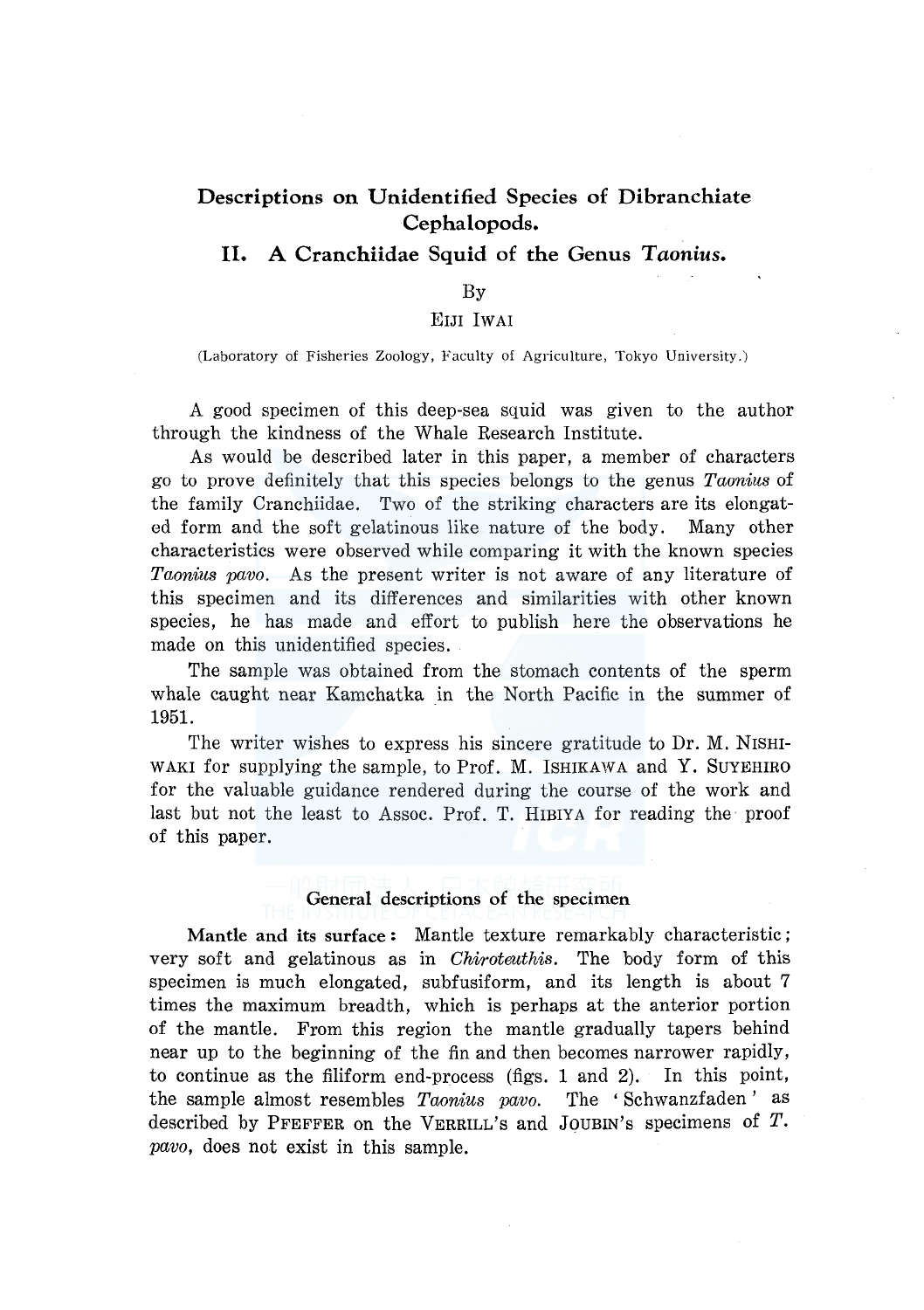In table 1 are collected the results of the morphological measurements made on the sample.

| Body parts               |                                | Length |       |
|--------------------------|--------------------------------|--------|-------|
|                          | Mantle: yentral length         | 428 mm |       |
|                          | breadth at the anterior margin | 63     |       |
| $\text{Fin}:$            | length                         | 164    |       |
|                          | maximum breadth                | 76     |       |
| Head;                    | length                         | 47     |       |
|                          | breadth except the eyes        | 27     |       |
|                          | height                         | 33     |       |
|                          |                                | left   | right |
| Arms;                    | length of the first            | 94     | $*76$ |
|                          | the second                     | 124    | 120   |
|                          | the third                      | 120    | 123   |
|                          | the fourth                     | 114    | 113   |
| Eyes;                    | diameter                       | 37     |       |
| Fin length/Mantle length |                                | 39%    |       |
| Fin length/Fin length    |                                | 218%   |       |

Table 1. Morphological measurements of the specimen examined.

\* the tip broken

It is a very striking fact that on the surface of the mantle are densely scattered white hemispherical crystalline tubercles of about 5 to 7 mm. dia. and many black large and smallpi gment spots of less than 5 mm. quite differing from the chromatophores in the general squids (fig. 3). They are about the same in arrangement and number at both dorsal and ventral surfaces of the mantle except at the attaching portion of the fin, and on the whole they become more abundant, distinct and larger as the anterior mantle margin is approached. However, no tubercles are recognized on the surface of the fin and the mantle region situated along the fin. On the other hand, black-coloured pigments do not at all exist on the ventral side of the fin and the distribution on the dorsal surface is limited only to the gladius region. It is of great importance to note that there is not a single line of chitinous tubercle on either side of the ventral aspect of the mantle.

As in general Cranchiids, the anterior margin of the mantle is firmly fused with the head by the cartilaginous articulations, indirectly at both the funnel bases and directly at the nuckal region. At these points, the mantle is faintly convex with a dune crescentwise angle.

**Fin:** As regards the combined outline of the fin, it is a little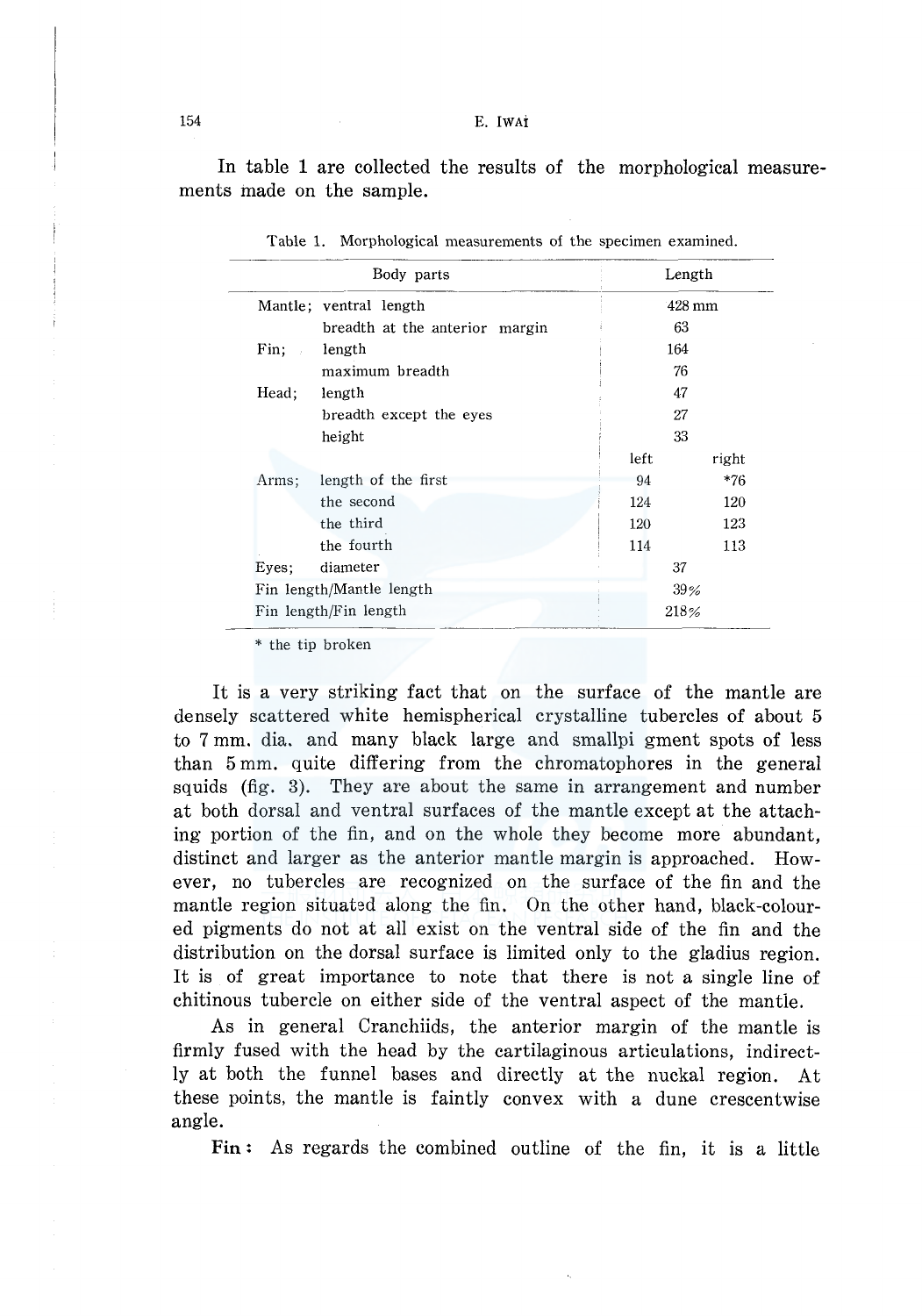elongated and gold-coin shaped with a projected extremity; its length is decidedly more than twice the maximum breadth. Since there is no appearance of the anterior insertion, lateral angles and auriculating lobes are not distinctly recognized.

**Head:** The head proper excluding the projecting eyes is rather narrow and triangular shaped when looked from the ventral side; on all its surface, no kinds of tubercles or folds are found. There is a clear demarcating constriction between the head and arm regions. The dorsal surface is roundish and smooth. The ventral side is almost totally occupied by the expansion of the funnel. The eyes are enormously large, and projected from the lateral surface of the head by means of a short but thick peduncle ; the diameter of the eye reaches about 35 mm. and it is about 30 mm. in height. In SASAKI's text-fig. 145, the eyes are not so much protruded as in this specimen.

At the posterior margin of the eyes, olfactory tubercles are situated in  $T$ . pavo, while in this specimen a gelatinous substance surrounded by a yellow-coloured band in formalin fixing solution is found near the same place. The author is not certain whether this is the same as the olfactory tubercles of  $T$ . pavo.

The funnel covers almost the whole ventral region of the head and is between two linear elevations of the cephalic cartilage running along both the ventral margins, and is especially expanded at the base in longitudinal directions. The figure of this is shown in fig. 5; the distal part, free from the head, is much longer, when compared with common squids and its orifice is vertically opened. The funnel groove is not well differentiated. The olfactory crest is also not distinct.

Arms: Arms not equal in length and are rather short. The length is about one-fourth the length of the mantle; their order of length being  $2 = 3 - 4 > 1$ . The thickness of the arms are more or less alike, and are round in cross-section. The arm tapers gradually from the base towards the tip, and its distal end is blunt.

The keel nor the web are developed in any one arm. However, protective membranes are well developed and extend from the proximal base to the distal extremity along the two sides. The dorsal membrane is much smaller than the ventral one. The width of the ventral membrane reaches about 10 mm on each arm. SASAKI, however, in his description has said that the proximal half of the third arm is slightly keeled and the dorsal outer surface of the fourth arm is webbed. The trabeculae are thickened.

**Arm** suckers: Arm suckers are globular and relatively large. They are arranged in 2 rows throughout. They begin from the basal end and are distribute at some intervals at the proximal region, but are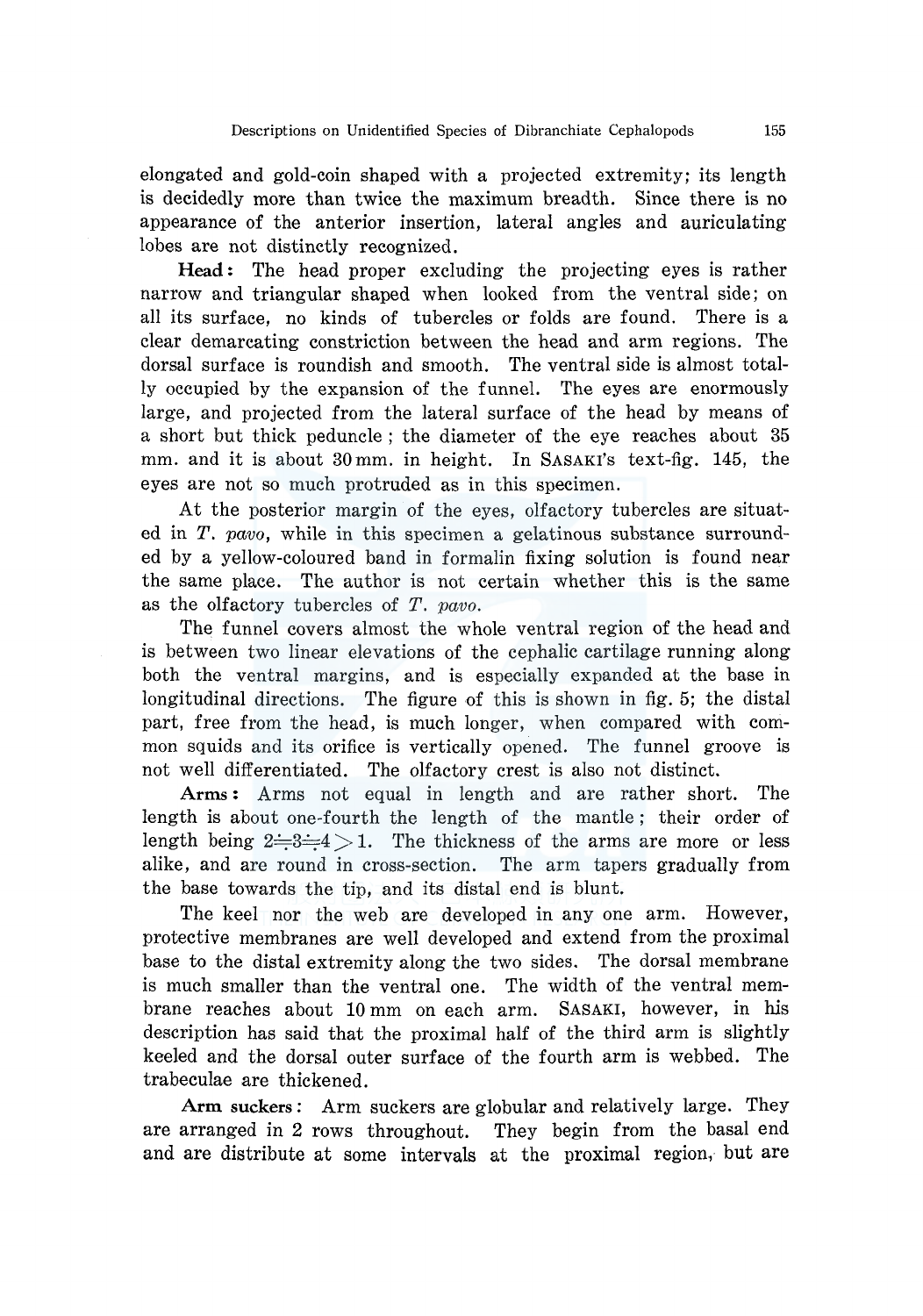#### 156 E. lWAI

crowded at the distal portion (fig. 6). The suckers are almost the same in size and structure at similar regions in each arm. The suckers are smallest on the ventral arms. Choosing the lateral third arm for the description of suckers, there are about 50 pairs of suckers arranged in 2 distinct rows. The suckers of the 9th or lOth series are the largest and those following are similar in size. Again the suckers of the 17th or 18th series are remarkably large and those that follow become gradually smaller in size. However, when the size of the distal suckers compared with those of other common squids are comparatively larger. A similar feature is observed in all the other three arms (fig. 4). SA-SAKI's specimen had 20 pairs or more of suckers.



Text-fig. 1. The structure of 3 kinds of horny rings on the suckers of the left third arm. (a) The proximal one; 1st series.  $\times 20$ . (b) The central one; 13th series.  $\times 20$ . (c) The distal one; 25th series.  $\times 20$ .

Generally, the structure of horny ring is related in its proportion to the size of its bearing sucker. Namely, three kinds of teeth were seen (text-fig. 1). The proximal horny ring is provided with 3 to 5 square-cut teeth produced from the higher wall of the horny ring. The teeth of the other horny rings are also produced from the same higher wall region. The teeth of the proximal horny ring are closely set by each other with deep crests.

The central horny ring which is the largest has about 7 to 12 teeth, much broader and shorter than the former, so much so that they are easily over-looked if carelessly observed. It was also observed that some erotion into the wall usually occurred near the marginal teeth and sometimes an irregular bridge at the opposite side of the teeth region was seen.

In SASAKI's specimen, teeth was produced on the whole margin of the horny ring and it numbered about 20 to 30. But according to VERRILL's and JOUBIN's descriptions, teeth were present only at the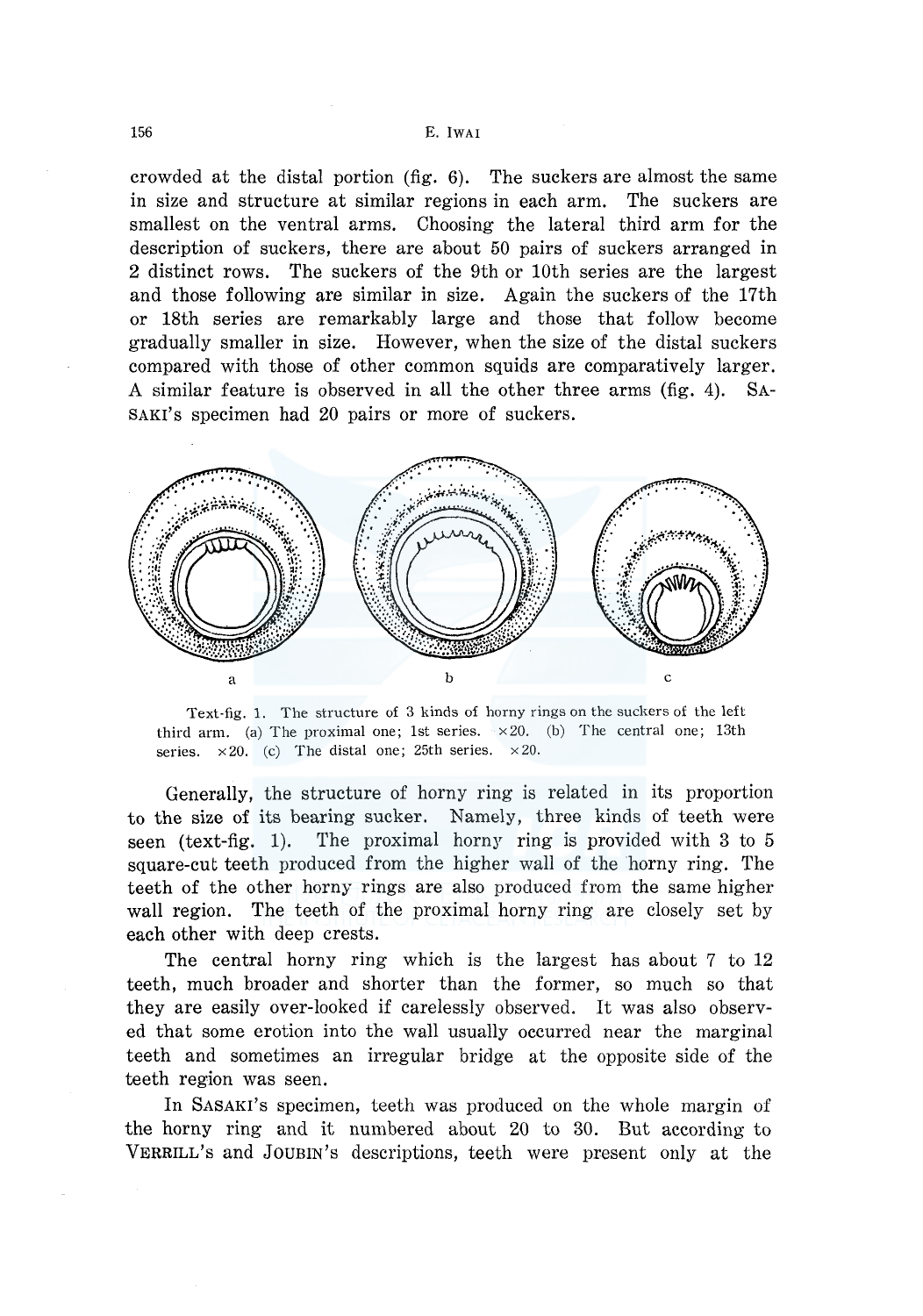higher wall as in this specimen.

On the distal horny ring, situated after the 20th series of suckers, the number of teeth is considerably decreased to  $4\neg 6$  and its form becomes conspicuously sharp and triangular in shape. Besides these, a few anomalous plate-like teeth were also seen at both lateral sides of the horny ring.

Tentacles: PFEFFER described that tentacles are easily broken. To my regret they were completely lost in this specimen.

Buccal membrane: The buccal membrane is rather thick, broad and supported with 8 ribs, of which the dorsal and ventral ones are united at the base and are T-shaped. They are further fastened to the dorsal side of the second arm and to the ventral side of the third arms. The outer lip is well developed.

Gladius: The gladius is dark amber-coloured and clearly perceptible from the back of the mantle. It extends over the whole length of it. The basemental structure of the gladius resembles well with that of *T. pavo.* The anterior half of its gladius is followed behind in equal width, and while leaving the middle region, it spreads by degrees posteriorly and then from the origin of the fin, it rapidly tapers, forming a filiform end-cone at the distal end.

### Conclusion

In M. SASAKI's monograph on the Dibranchiate Cephalopods, single species belonging to the genus *Taonius,* in the sea-around Japan was represented. In foreign countries, several species were described since STEENSTRUP's introduction of this genus in 1861. Later, it was clarified that they belong respectively to other new genera, expecting the species which is quite similar to *T. pavo.* As far as the author is aware of, there are no other species of the genus *T. pavo* anywhere. The author believes that the specimen described here is the only species of this genus ever found, in view of the following reasons :

- (1) Is most elongated.
- (2) Length of mantle, fin, head and arms is proportionately similar to that of *T. pavo.*
- (3) Galert-like consistency of body constitution.
- (4) Non-stalked large eyes.
- (5) Structure of lanceolate gladius.

On the other hand, remarkable difference with *T. pavo* were also seen as shown by following characters.

(1) Existence of white tubercles and many kinds of pigment spots on the surface of the mantle.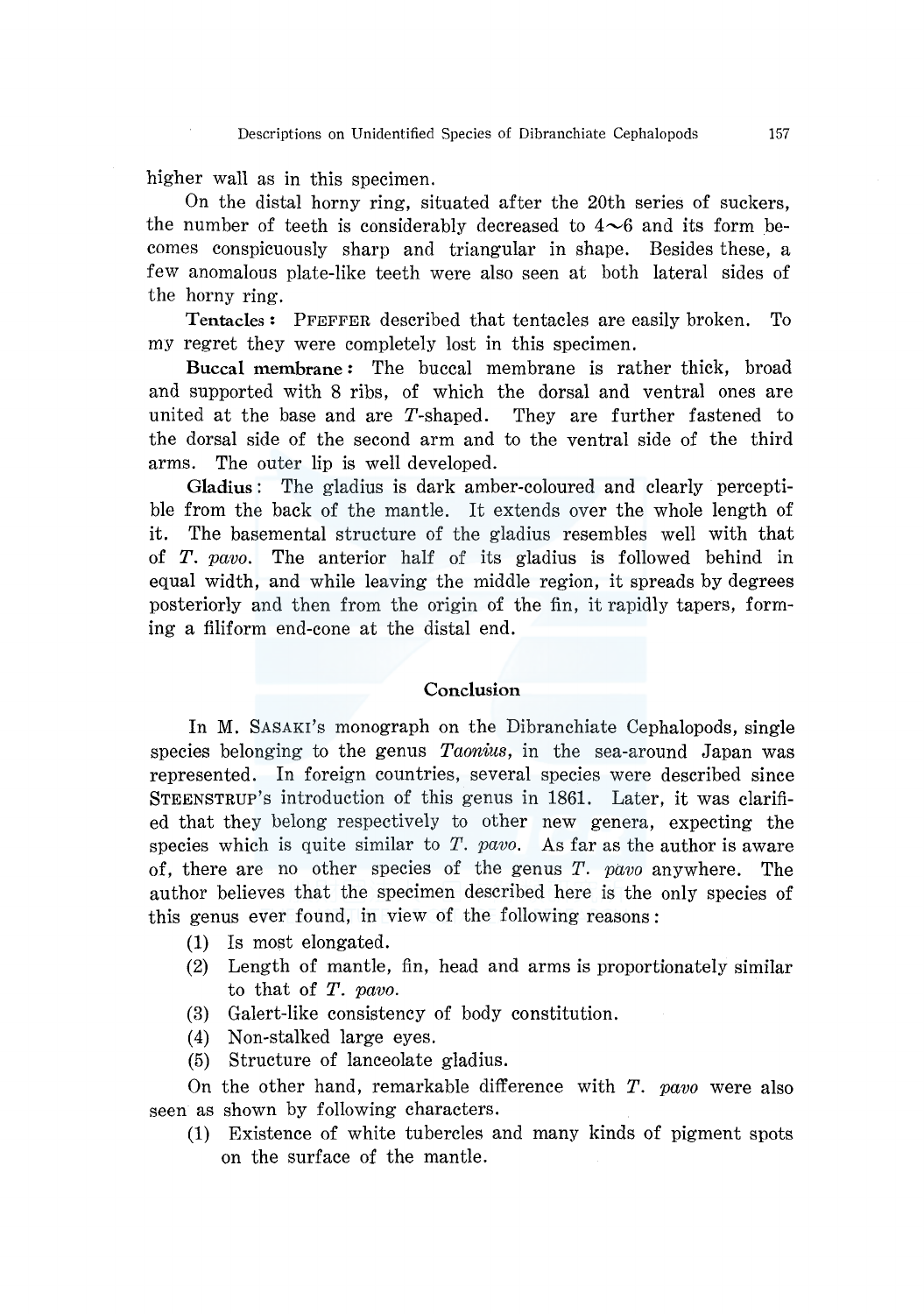### 158 E. lWAI

- (2) Situation of teeth on the horny ring of each sucker and its number,
- (3) Absence of olfactory tubercles.
- (4) The curious tongue-like shape of the funnel and its vertical opening.

Among these, it is the most notable fact that the specimen has Calcium hyaline tubercles which are not found in other *Taoniinae* squids and appearance of them suggests the close phylogenical relationship to the *Cranckiinae* squids.

Many important questions remain unanswered and due to the lack in number of the samples, it seem almost impossible to establish a new species now. However the author hopes that the work on this unidentified species would be continued by others interested, and definite conclusions come to later with the establishment of the new species.

#### References

HOYLE, W. E.: On *Loligopsis* and some other Genera. Proc. Roy. Soc. Edinburgh 8, 313- 333 (1885).

-: Report on the Cephalopoda collected by H. M. S. CHALLENGER during the Years 1873-1876. Edinburgh 1-246 (1886).

JOUBIN, L.: Cephalopodes provenant des campagnes de la PRINCESSE-ALICE (1891-1897). Result. Camp. Scient. Albert I de Monaco. Fasc. 17, 1-135 (1900).

- LESUEUR, C. A.: Descriptions of several new Species of Cuttle-fish. Jour. Acad. Nat. Sci. Philadelphia 2, 86-101 (1821). (not seen original)
- PFEFFER, G.: Die Cephalopoden der Plankton Expedition. Ergeb. Plank. Exp. Humboldt· Stiftung., 2, Fa, 1-815 (1912).
- SASAKI, M.: A Monograph of the Dibranchiate Cephalopods of the Japanese and adjacent Waters. Jour. Coll. Agric. Hokkaido Imp. Univ., 20, Suppl. No. 1-357 (1929).

VERRILL, A. E.: The Cephalopods of the North-eastern Coast of America. Transact. Connecticut Acad. 5, 177-446 (1881).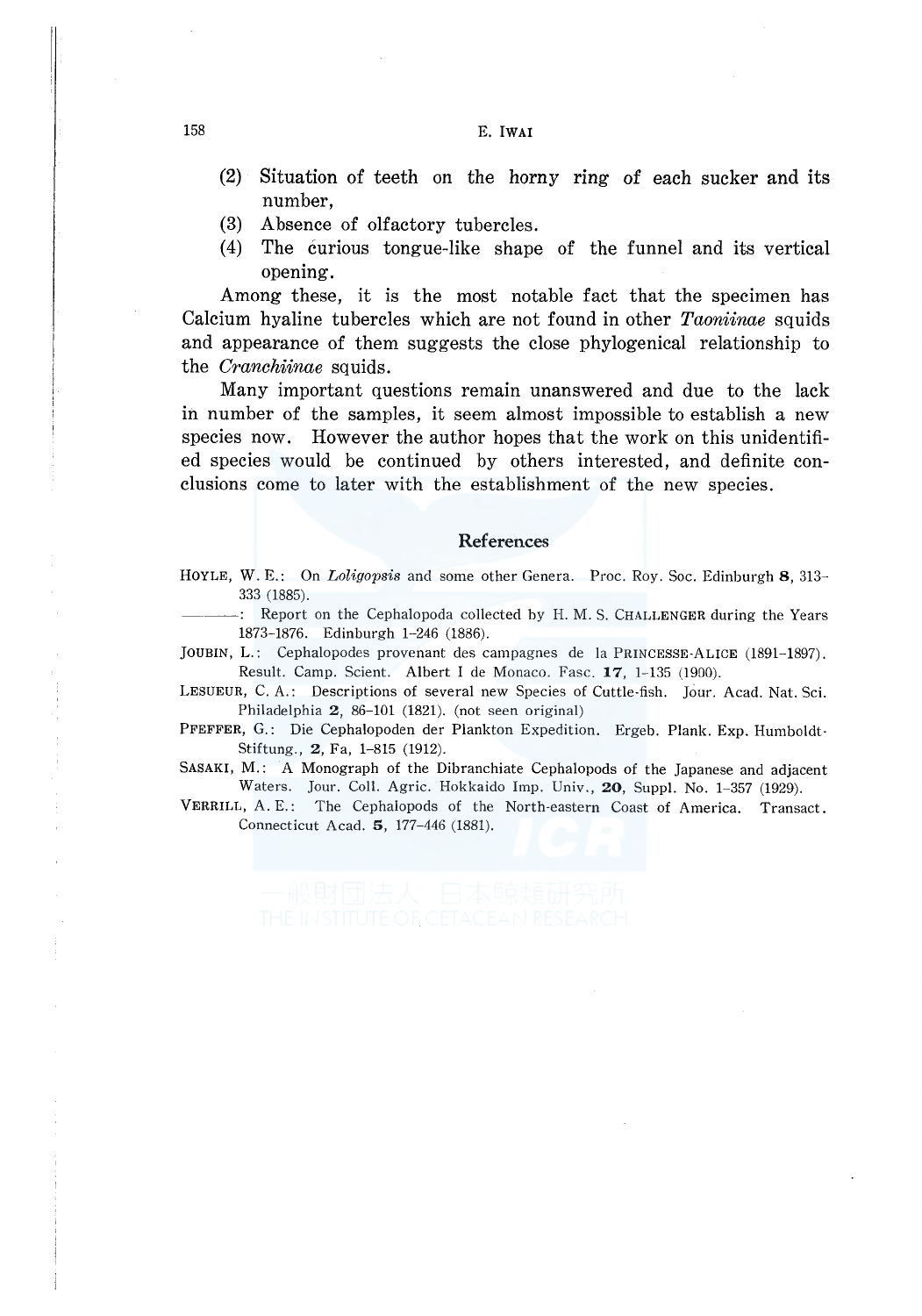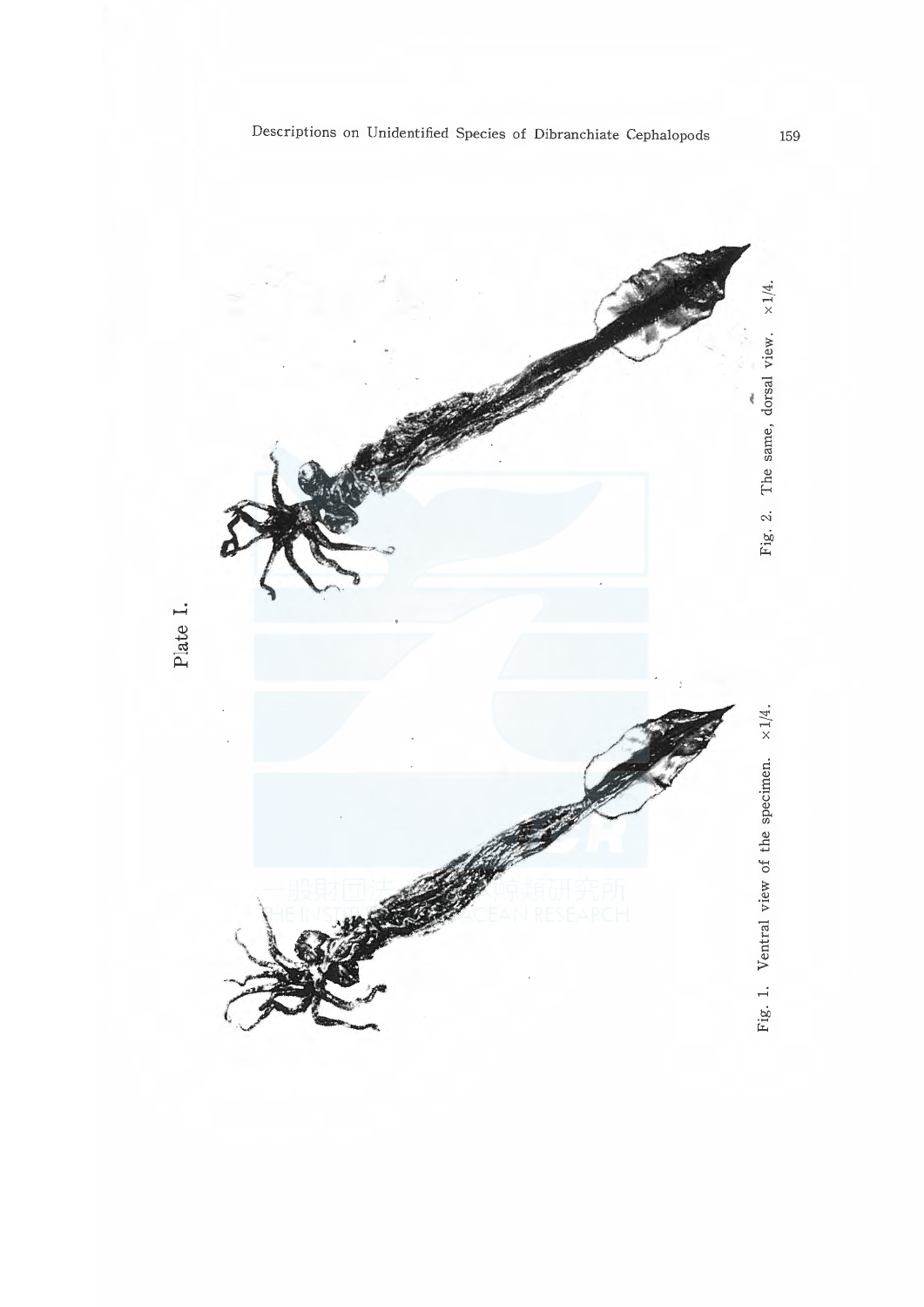